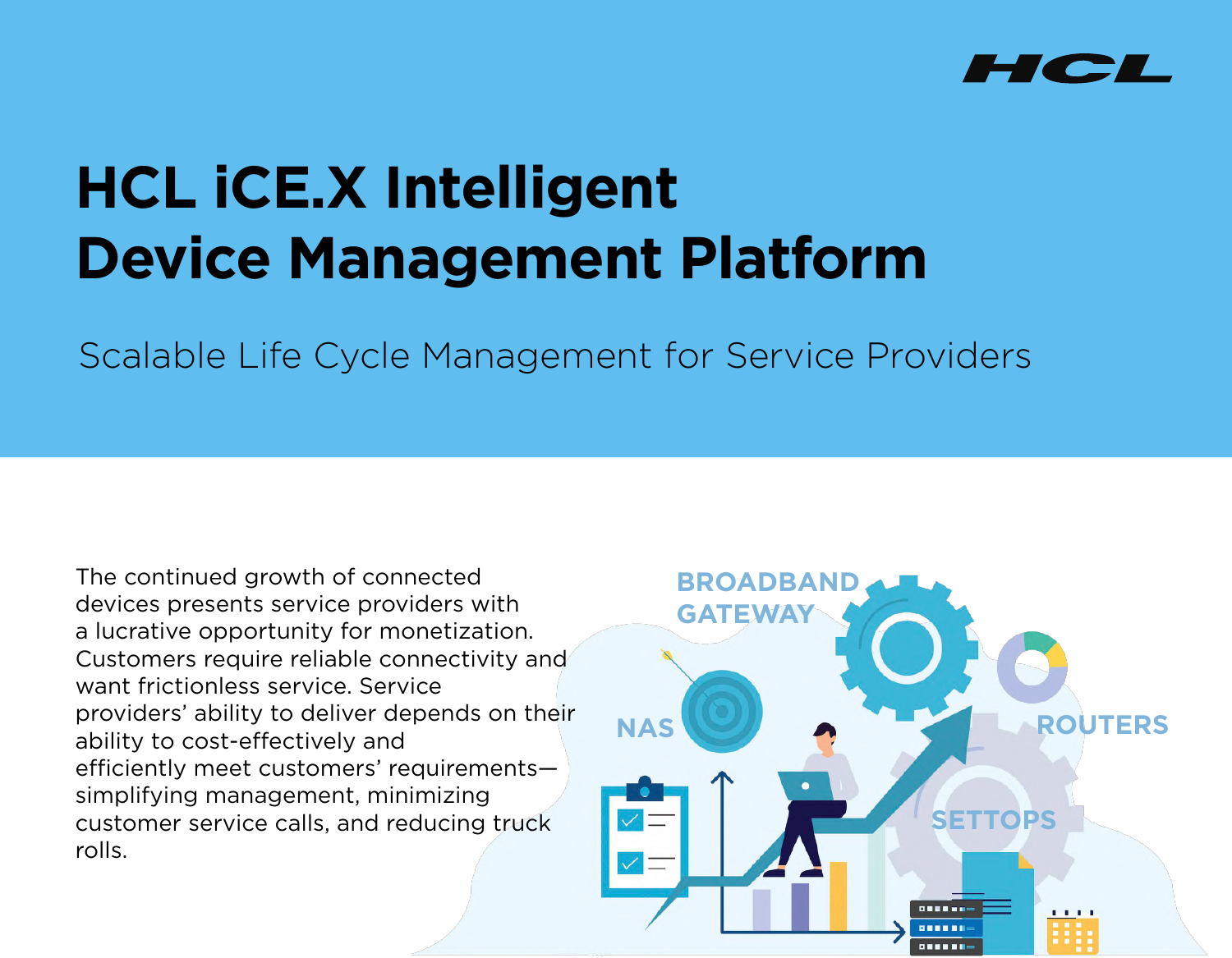### **Efficiently manage and improve the customer experience**

HCL's iCE.X provides the platform that service providers need to take full advantage of the opportunities to manage residential gateways and monetize connected devices.

Going beyond management functions, HCL iCE.X allows service providers to efficiently manage devices and improve the customer experience.



**HCL iCE.X is a carrier-grade, vendor-agnostic intelligent device management platform for service providers that enables:**

- Zero-touch, secure device onboarding
- **Automated mass management of** devices
- On-premises and cloud-hosted SaaS deployment
- Ability to resolve automatically network issues
- $\blacksquare$  Scale to support millions of devices and other services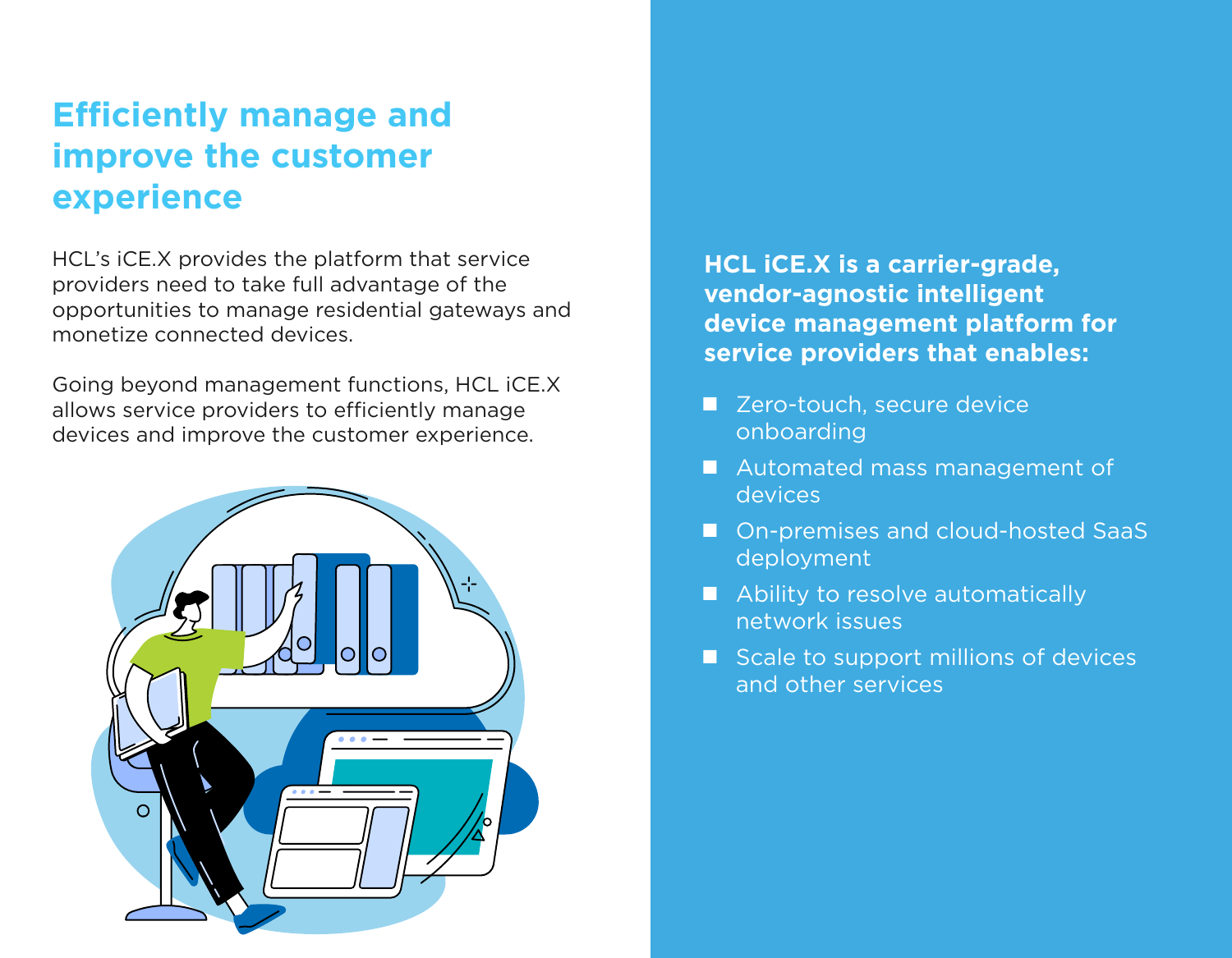#### **Among the devices supported by HCL iCE.X are:**

- Fixed wireless broadband gateways (4G/5G)
- IoT, WiFi, xDSL, FTTH, and residential gateways
- Intelligent mesh WiFi
- Small cells (LTE/5G, public and private)
- Network extenders/repeaters
- Settops
- G.fast modems
- ONT/PON (Fiber)
- Business routers
- Network-attached storage (NAS)
- $\blacksquare$  IP phones/cameras
- Power line adapters

HCL iCE.X is an open solution designed to manage a broad range of device types regardless of the vendor. The primary management protocol deployed is TR-069-based with multi-protocol support for non-TR069-based deployments and extensibility to new protocols and standards from a flexible mediation layer. Service providers have access to a library of more than 300 device profiles from multiple vendors. Visibility to devices is provided through managed gateways.

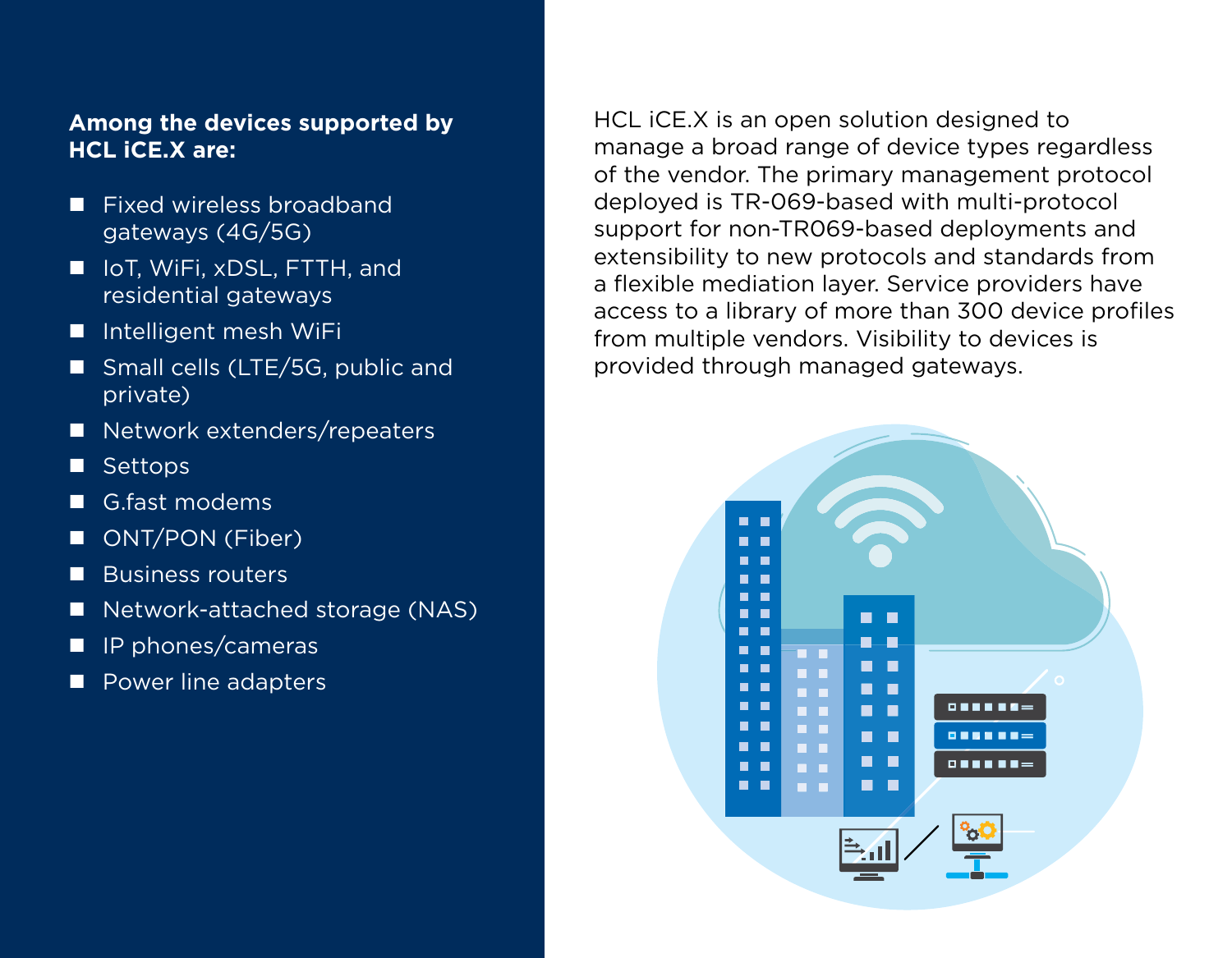# **5 Key Workflow Elements**

HCL iCE.X supports the entire device management lifecycle with five key workflow elements that enable service providers to streamline and optimize services to deliver a first-rate customer experience.

### **1. Onboarding**

Seamless, zero-touch, and secure device onboarding

### **2. Management**

Automated mass management at cloud-scale with containerization and vendor-agnostic flexibility

### **3. Data collection**

Efficient collection of device data with a reduced operational footprint

### **4. Deep analysis**

AI and ML-enabled data analytics deliver improved insights based on historical and current data and predicted trends

### **5. Operational efficiencies**

Scalable and extensible platform that automatically optimizes the environment and supports frictionless expansion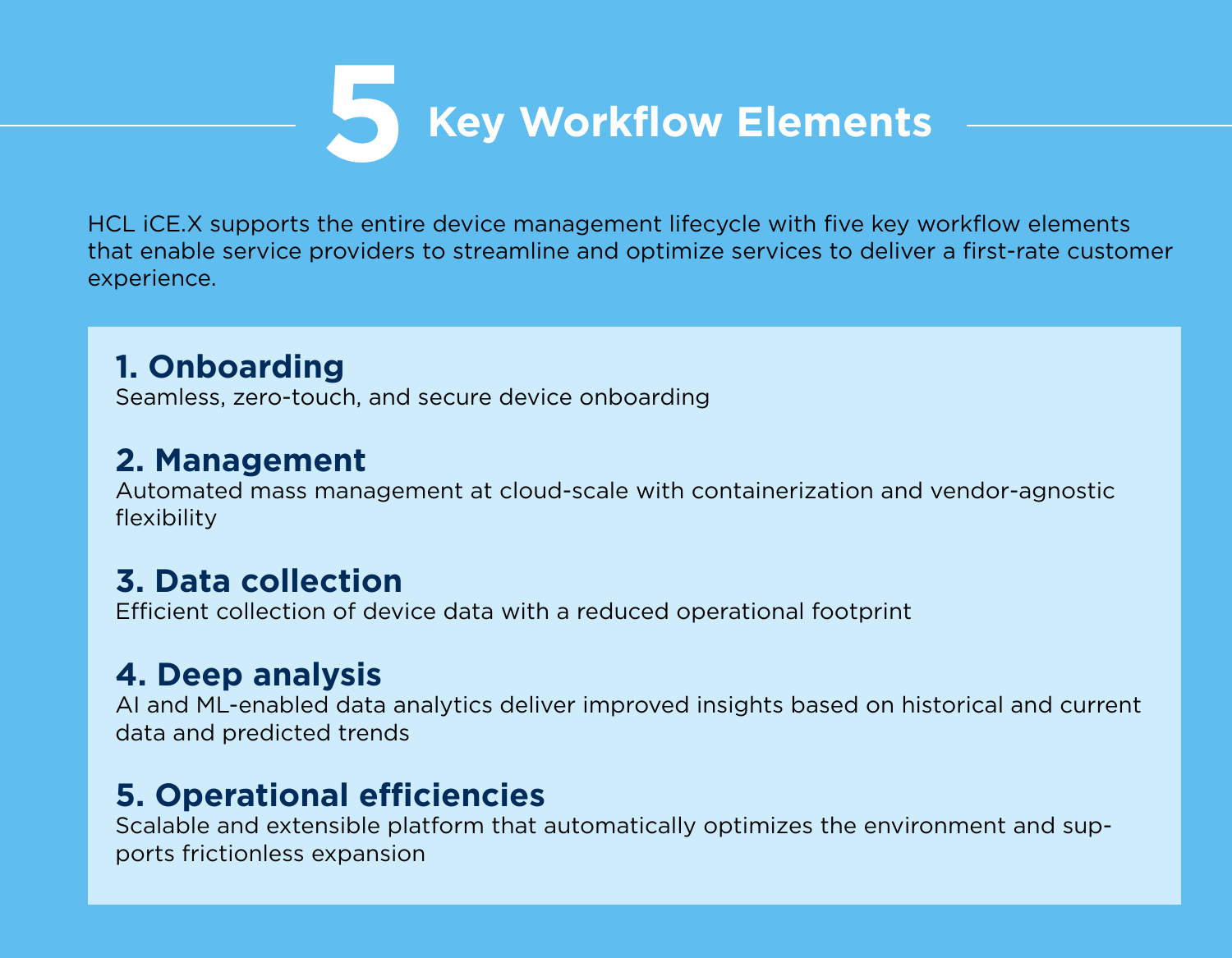# **Device Management Lifecycle with HCL iCE.X**

#### **A modular platform for maximum flexibility**

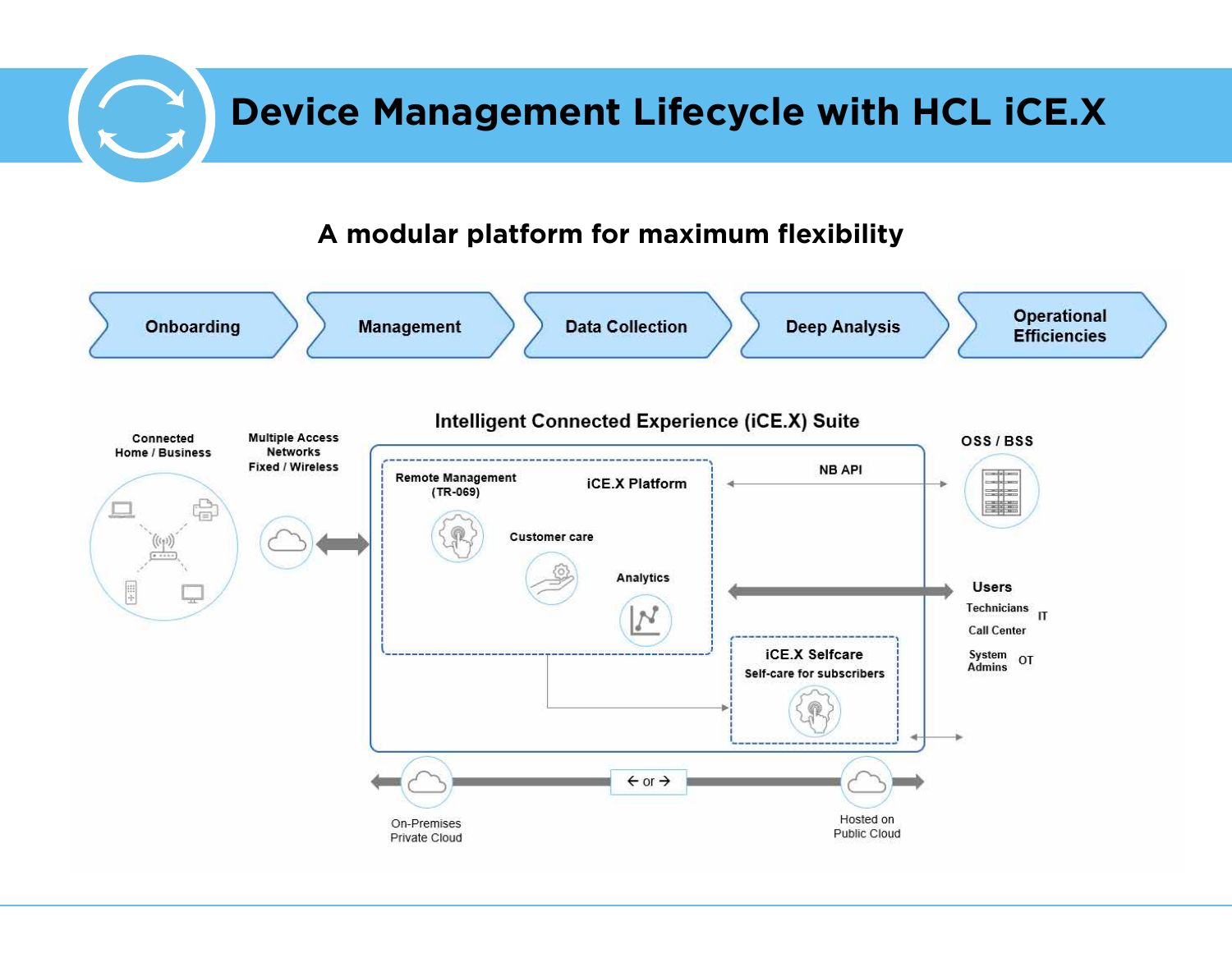# **HCL iCE.X Automated Management**

HCL iCE.X automates and expedites secure device onboarding, including device setup, allowing service providers to quickly scale a network without the disruption of manually adding or optimizing devices. Once devices are set up, HCL iCE.X makes it easy for service providers to:

- Create custom workflows, quick access, and configuration sets (hierarchical configuration)
- Set custom cross-device alarms and alerts
- Define group batch processes
- Manage backup and restoration of device configurations
- Automate the resolution of network anomalies
- Optimizes devices as a part of a network or individually
- $\blacksquare$  Support grouping, batch process, and file management

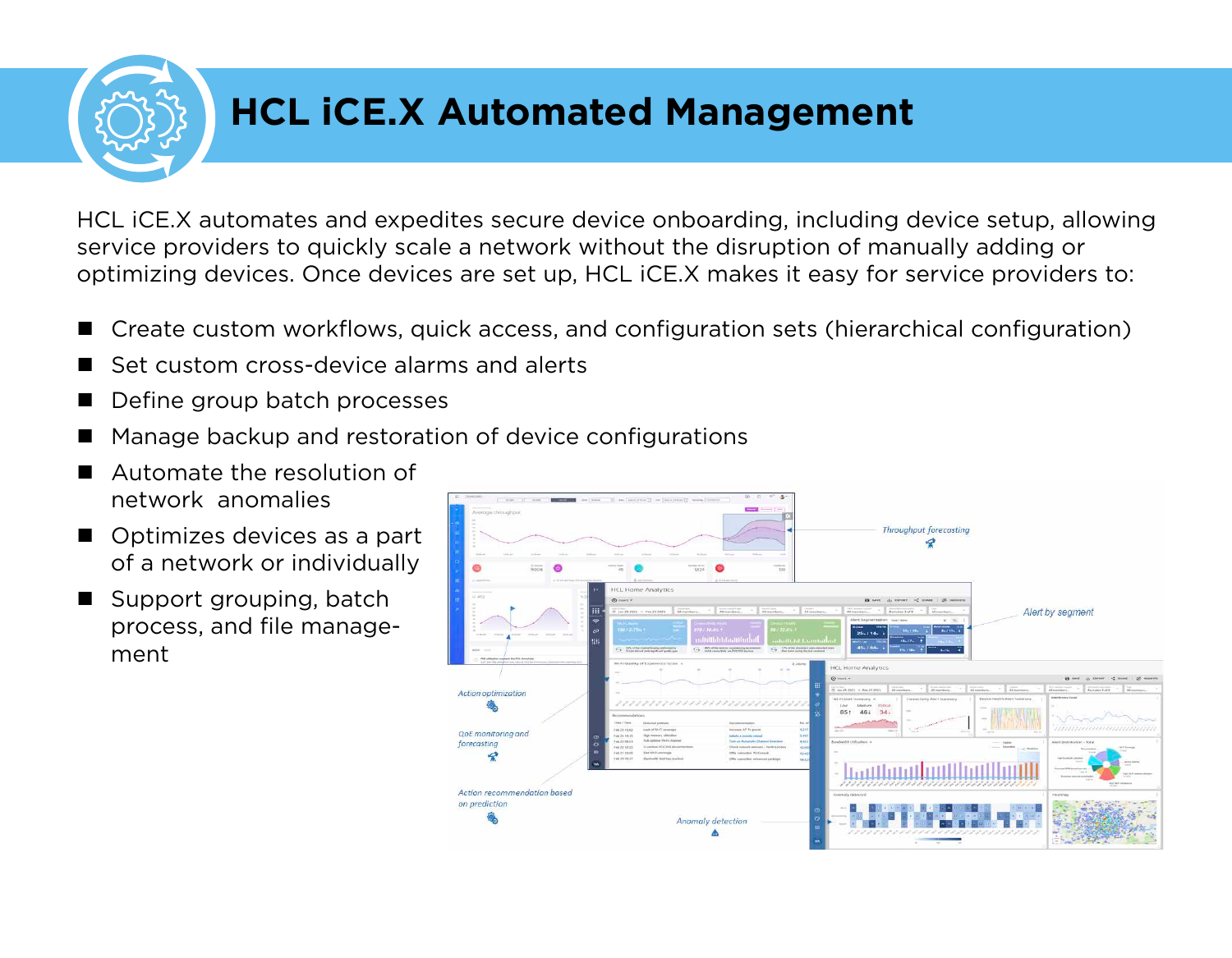# **HCL iCE.X Analytics and Insights**

HCL iCE.X provides flexible and configurable analytics and visualization derived from real-time, historical, and correlated data across the network. This helps service providers leverage the insights provided from device data collection to identify, diagnose, and solve customer-impacting problems more effectively and efficiently with proactive recommended actions based on HCL iCE.X analytics.

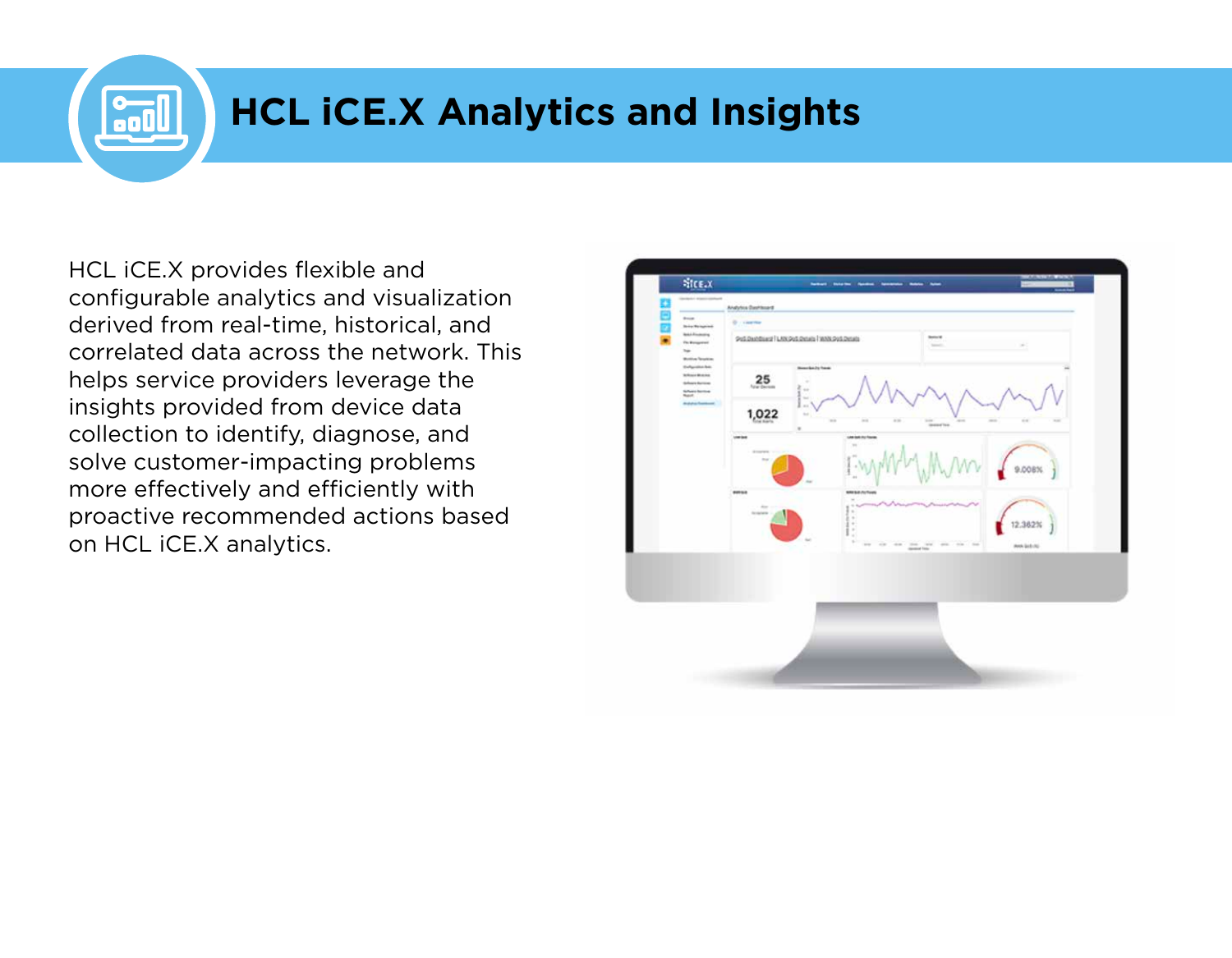## **HCL iCE.X Analytics and Insights Minimize MTTR**

The rapid problem detection and resolution, made possible with HCL iCE.X, result in reduced call volumes, decreased call handle times, and the elimination of preventable truck rolls. The HCL iCE.X analytics also increase first call resolution (FCR), enhance customer satisfaction, and improve MTTR (mean time to repair) for service providers.

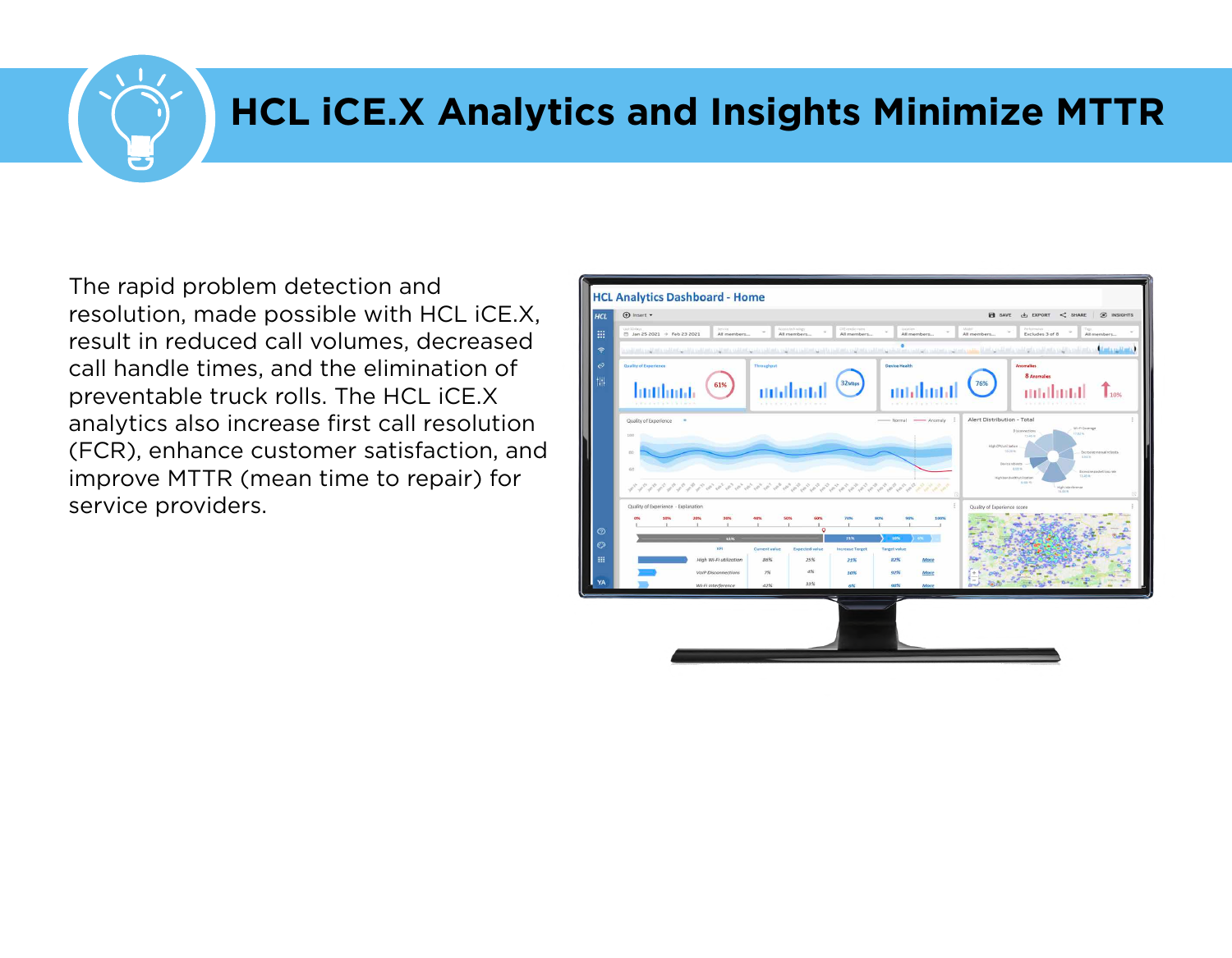## **HCL iCE.X Intuitive Interface**

HCL iCE.X simplifies platform interactions across network operations, deployment administration, customer support, and IT with an intuitive interface that gives a cross-company view. This helps service providers quickly solve problems that impact business performance by providing:

- Complete home-network view (i.e., real-time and historical) of WAN and LAN connections
- Configurable interface to design around the needs and roles of end-users
- Visual representation of physical devices (e.g., connections, ports)
- Detailed LAN host information
- Alerts by device and location
- View of operational reports, such as device changes, inventory, deployments,

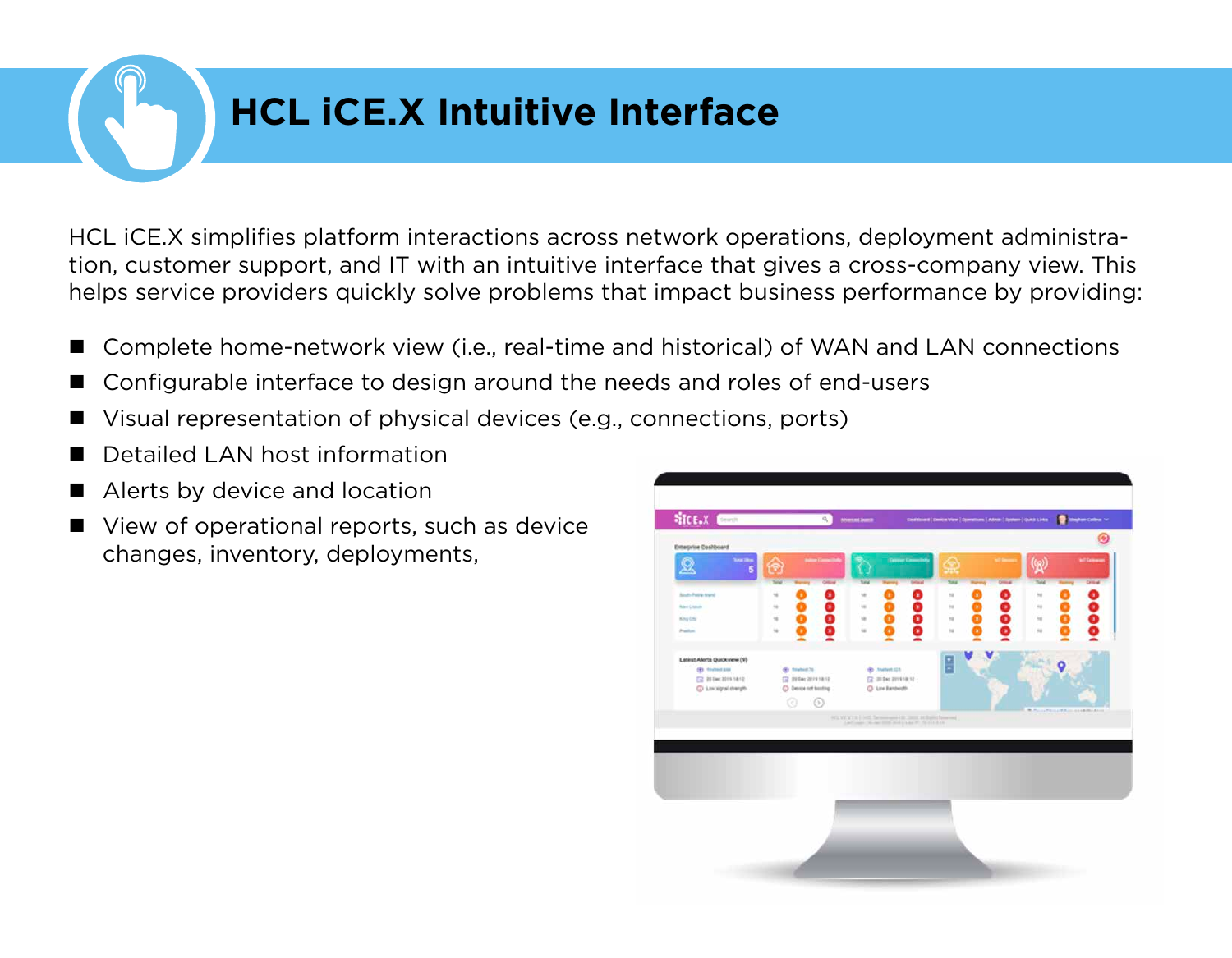

Technicians and end-users can utilize HCL iCE.X SelfCare's robust library of device profiles to service and provide support for a broad range of device types, regardless of vendor. HCL iCE.X SelfCare reduces call volumes, lowers wait times, and minimizes truck rolls by offering helpdesk agents increased visibility into the subscriber networks and an intuitive end-user self-care portal. An integral component of a smart management experience, HCL iCE.X SelfCare includes home status and information, an intelligent and highly-customizable chat, network layout and status, and simple action functions—with multi-language support. Available via browser or mobile device, HCL iCE.X SelfCare delivers significant OpEx savings by reducing call volume and truck rolls.

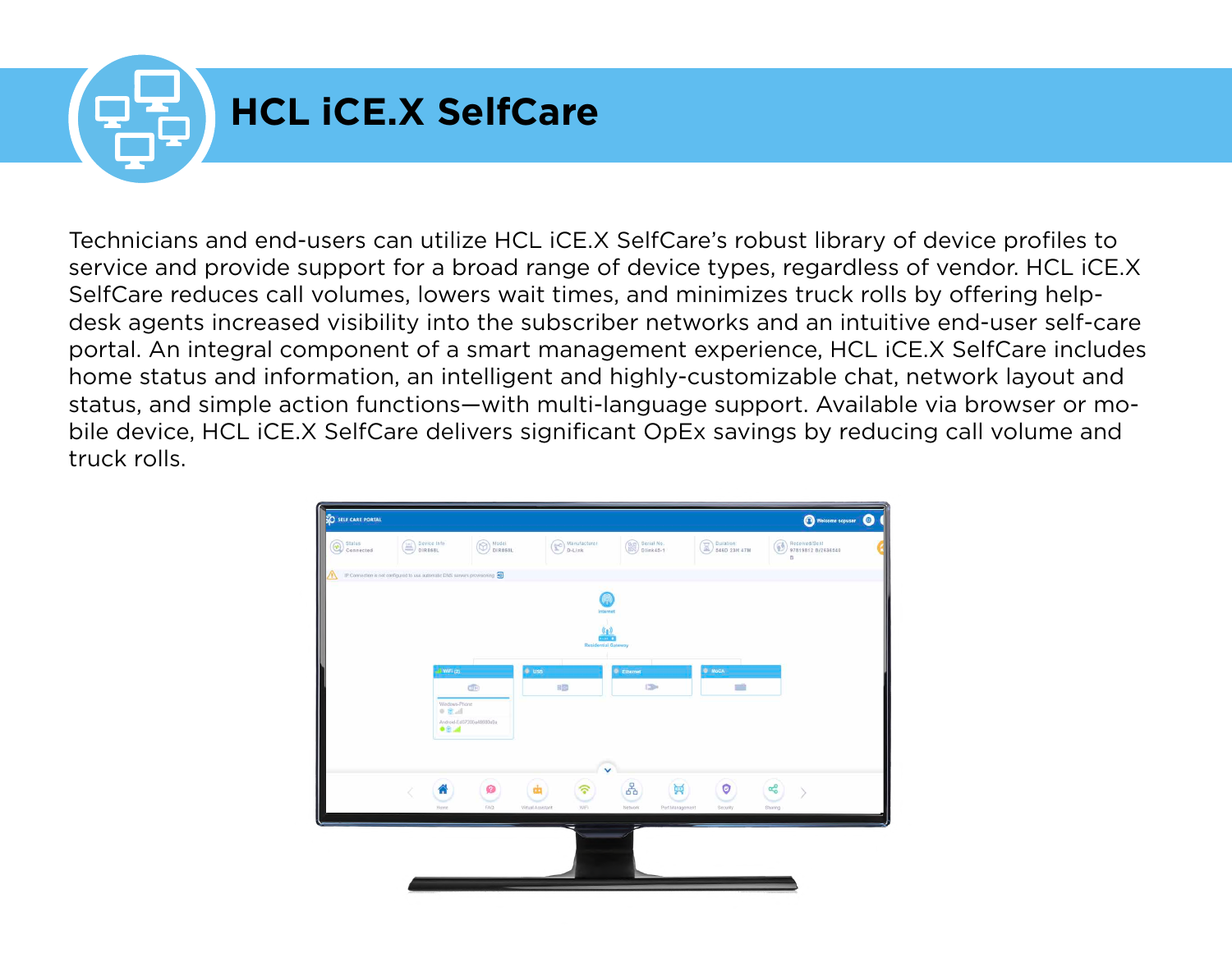# **iCE.X SelfCare Mobile Overview**

#### Whole home status and overview

#### Intelligent and customizable chat

#### Home network layout and status

#### Simple action functions

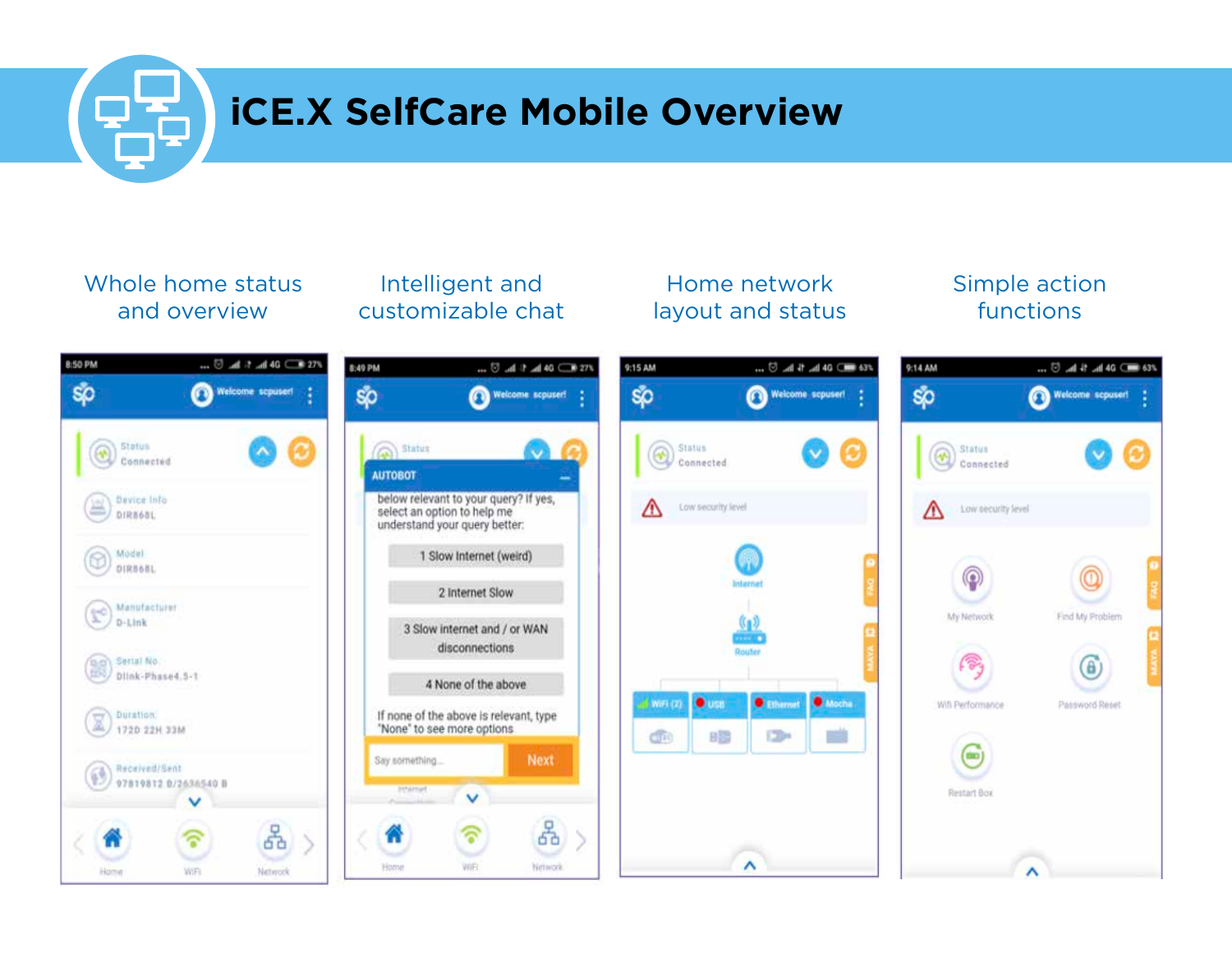# **HCL iCE.X Use Cases**

Use cases served by the intelligent connected experience of HCL iCE.X:

| <b>Cable operator</b><br><b>environments</b> | <b>Telecom</b><br>subscriber's<br>environments | Internet service<br>subscriber<br><b>environments</b> | <b>Smart homes</b> |
|----------------------------------------------|------------------------------------------------|-------------------------------------------------------|--------------------|
|----------------------------------------------|------------------------------------------------|-------------------------------------------------------|--------------------|

Business outcomes from these use cases include advanced control of customer premise equipment, improved customer experience, smooth operations, and OpEx savings.

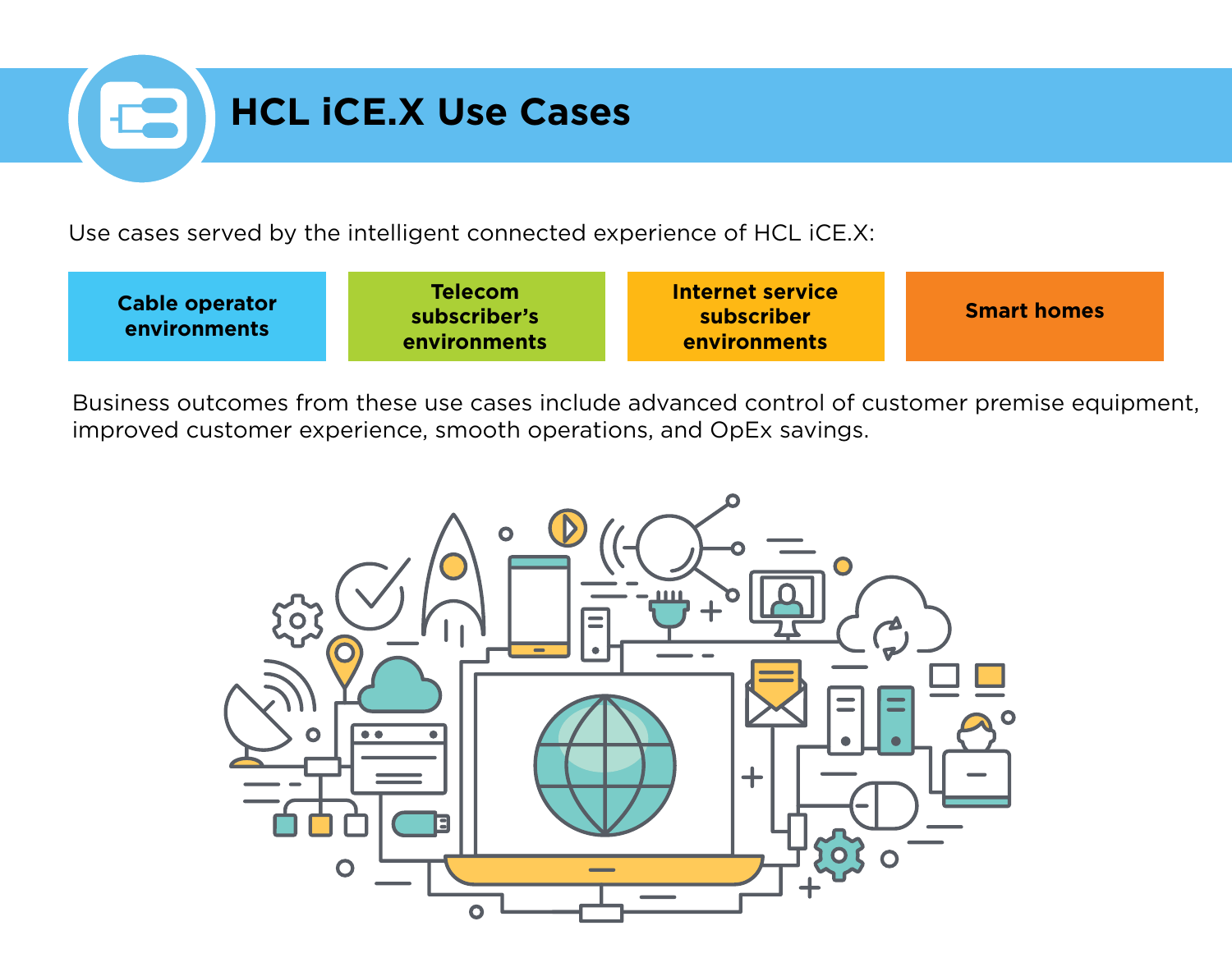## **iCE.X Value for Service Providers**

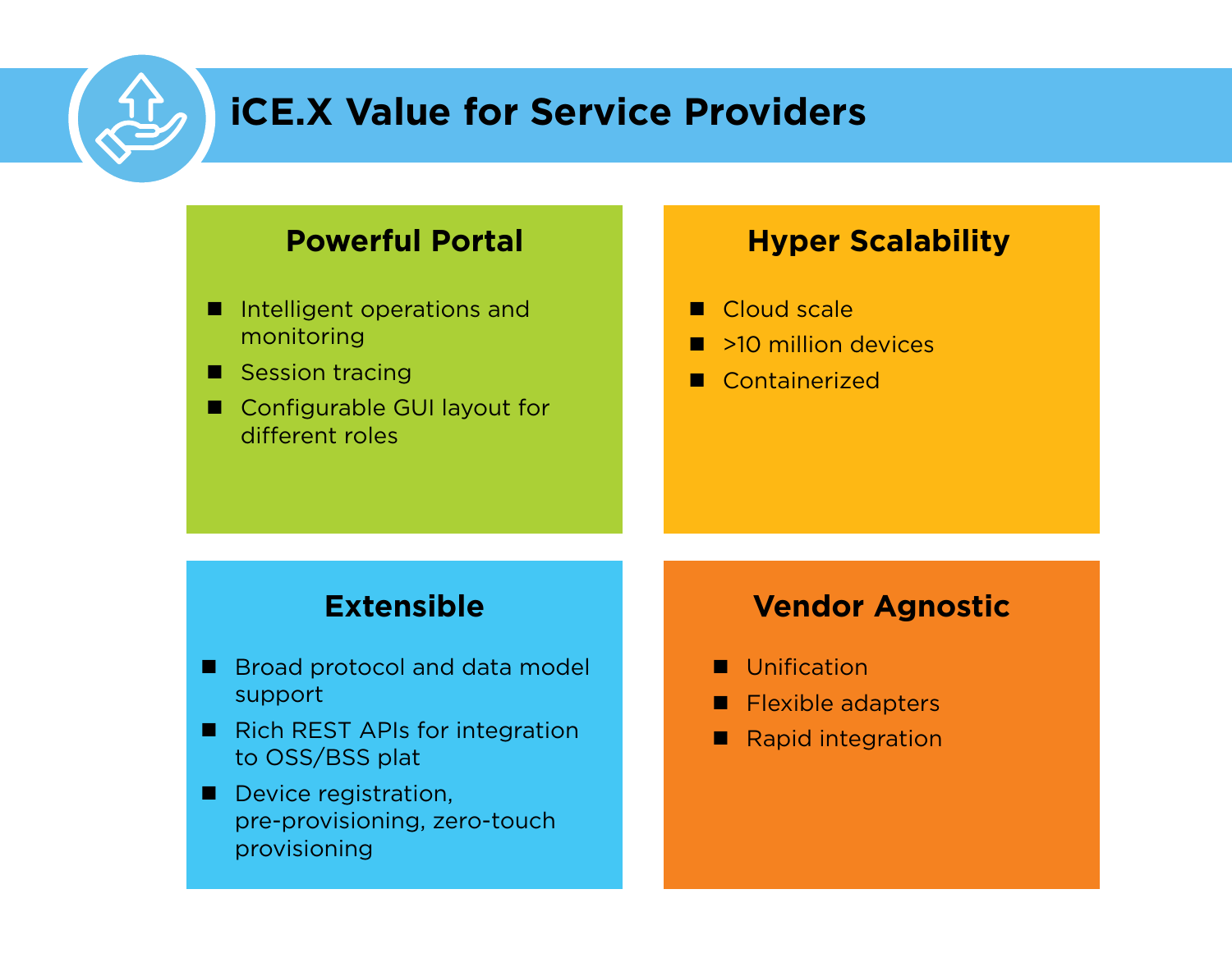# **Why HCL ICE.X**

### **EFFECTIVE**

- **Optimized operations**
- **Enhanced quality of** service
- **I** Improved time to market

#### **EFFICIENT**

- Reduced call volume and truck rolls
- Complete home analytics
- Remote management

#### **FLEXIBLE**

- **Micro-service** architecture
- Deploy via cloud, on-premises, or hybrid
- Device agnostic